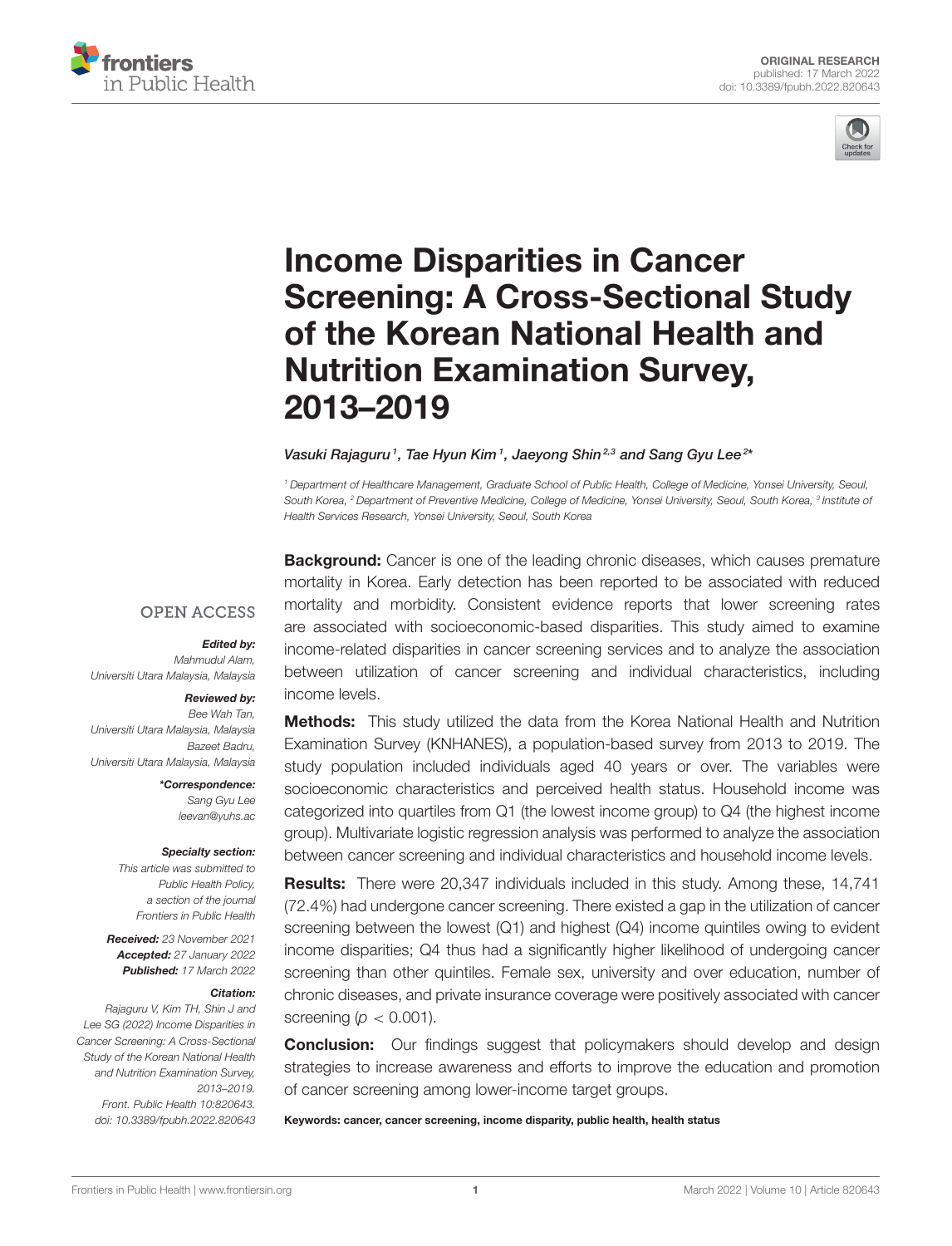# **BACKGROUND**

Cancer is a global public health challenge. The cancer incidence and mortality rate are rapidly increasing worldwide; also have been reported in developed countries over the last few decades [\(1,](#page-9-0) [2\)](#page-9-1). The incidence of cancer has increased to an epidemic level in South Korea [\(2\)](#page-9-1). The number of incident cancer cases was estimated at 229,180, of which 27.8% of cancerrelated deaths occurred between 2011 and 2016 [\(3\)](#page-9-2). The cancerrelated economic burden was reported exhibited an average 8.9% annual growth rate in 2010 [\(4\)](#page-9-3), accounting for 0.23% of the national gross domestic product and 1.36% of national healthcare expenditure in 2014 [\(5\)](#page-9-4) and, in terms of the total cost, \$1 was equal to 1,131.52 won in 2015, according to Statistics Korea [\(6\)](#page-9-5).

Screening is seen by many as a key element in cancer control strategies [\(7\)](#page-9-6). Cancer could be prevented by screening and early detection; ∼50–60% of the cancer cases are detected early with the commonly used, well-organized strategies [\(8\)](#page-9-7). Regular, population-based cancer screening results in earlier detection and increased survival, and there is evidence that regular riskappropriate screening may reduce cancer mortality [\(9,](#page-9-8) [10\)](#page-9-9).

In Korea, the National Cancer Screening Program (NCSP) has conducted population-based screening since 1999 for providing free screening services [\(2,](#page-9-1) [11\)](#page-9-10); it was expanded rapidly for these groups, and this, in turn, increased the scope of screening. National Cancer Screening Program provides free cancer screening services for five common cancers: gastric, liver, colorectal, breast, and cervix to Medical Aid recipients and National Health Insurance beneficiaries in the lower 50% income population [\(10](#page-9-9)[–12\)](#page-10-0). In addition, special screening is also an opportunistic screening tool in outpatient clinics or private health assessment centers [\(10\)](#page-9-9). However, in these cases, individuals must pay for opportunistic screening for all types of cancer-related screening procedures.

The literature findings revealed that utilization of cancer screening was associated with socioeconomic factors in Korea [\(13](#page-10-1)[–20\)](#page-10-2) and other countries [\(21–](#page-10-3)[24\)](#page-10-4), cognitive factors, and predisposing factors [\(24](#page-10-4)[–30\)](#page-10-5), health care system factors such as health insurance, and national screening programs [\(11–](#page-9-10)[14,](#page-10-6) [25–](#page-10-7) [28,](#page-10-8) [31\)](#page-10-9). Previous studies have investigated the specific type of cancer related to economic inequality and disparity with different cancers [\(13](#page-10-1)[–16,](#page-10-10) [21,](#page-10-3) [22,](#page-10-11) [24,](#page-10-4) [25,](#page-10-7) [29,](#page-10-12) [31–](#page-10-9)[34\)](#page-10-13). Differences in cancer screening related to socioeconomic status may contribute to morbidity and mortality variations across Korea [\(15,](#page-10-14) [16,](#page-10-10) [33,](#page-10-15) [34\)](#page-10-13). Some studies have studied income inequalities that affect the utilization of cancer screening [\(13,](#page-10-1) [16](#page-10-10)[–23,](#page-10-16) [28](#page-10-8)[–32,](#page-10-17) [35\)](#page-10-18).

Overall the decades, Korea also experienced rapid socioeconomic growth decline not only in the lifestyle changes but also in the wide of income inequality. Therefore, Korea's homogenous sample population analyzes the association between income disparities and various diseases in Korea [\(13–](#page-10-1)[22,](#page-10-11) [32\)](#page-10-17). Numerous studies have been reported, by using the different databases to analyze the relationship or factors associated with specific types of cancer screening than overall cancer screening [\(13](#page-10-1)[–23,](#page-10-16) [25,](#page-10-7) [31,](#page-10-9) [32,](#page-10-17) [34\)](#page-10-13). However, differences across income groups receiving the screening are still observed, with 41% in the lowest income quartile receiving screening compared with 54 % in the highest in 2012 [\(30\)](#page-10-5).

Existing studies have been focused on socioeconomic disparity with specific types of cancer screening such as breast [\(22\)](#page-10-11), cervical or both [\(13,](#page-10-1) [14,](#page-10-6) [22,](#page-10-11) [24,](#page-10-4) [32\)](#page-10-17), colorectal [\(25\)](#page-10-7), gastric [\(31\)](#page-10-9), and thyroid [\(13\)](#page-10-1). However, inconsistent results have been reported regarding overall cancer screening. Clarifying these inconclusive results is important because information on income disparity in cancer screening might be useful to identify the individuals at risk of cancer. As there is limited evidence on whether or not the NCSP program contributes to encouraging individuals with lower income to utilize the screening by using the nationally conducted cross-sectional survey. It is unknown whether the current population-based national screening program supports diminishing income-related disparities in cancer screening services [\(9](#page-9-8)[–12,](#page-10-0) [16–](#page-10-10)[18,](#page-10-19) [20\)](#page-10-2). However, as studies cited above, increases in screening rates might not always appreciate equitably across socioeconomic or income status, and not yet been directly investigated so far using 5 years of data from the Korea National Health and Nutrition Examination Survey (KNHANES) after 2014 (6th cycle of the survey), the 8th survey (2019) has recently been reported, and also planned to provide the updated cancer screening trends before the pandemic era. In addition, the NCSP is a nationwide organized program, offering cancer screening for the population aged 40 years or over.

This study aimed to investigate the cancer screening rates and trends from 2013 to 2019 by using the KNHANES data among the population aged 40 years or over, we also assessed the contribution of socio-economic factors, including income-based disparities in the utilization of cancer screening.

# **METHODS**

# Data Source and Population

This study used standardized cross-sectional data from the Korea National Health and Nutrition Examination Survey (KNHANES), which is a population-based survey that provides comprehensive data on health status, healthcare utilization, and socioeconomic status of an entire Korean population [\(16\)](#page-10-10). It was established in 2007 and the survey has been conducted every year and composed as a cycle, it consists of survey data every 3 years. The KNHANES samples are based on a multi-stage clustered sample of the non-institutionalized Korean population from the household registries. The primary sampling units (PSU) were selected across Korea and the survey weights are provided by adjusting for complex survey designs with post-stratification. We used the 6th, 7th, and 8th surveys (8th survey data are available until 2019) from the KNHANES, over 40 years population are included in this study. It contains questions to obtain basic information on household income and individual characteristics regarding demographics, health status, and lifestyle.

#### Variables and Measurement The Dependent Variable

The dependent variable of this study was whether participants had undergone a cancer screening (Question: "Have you undergone cancer screening in past 2 years?"; answer: "Yes"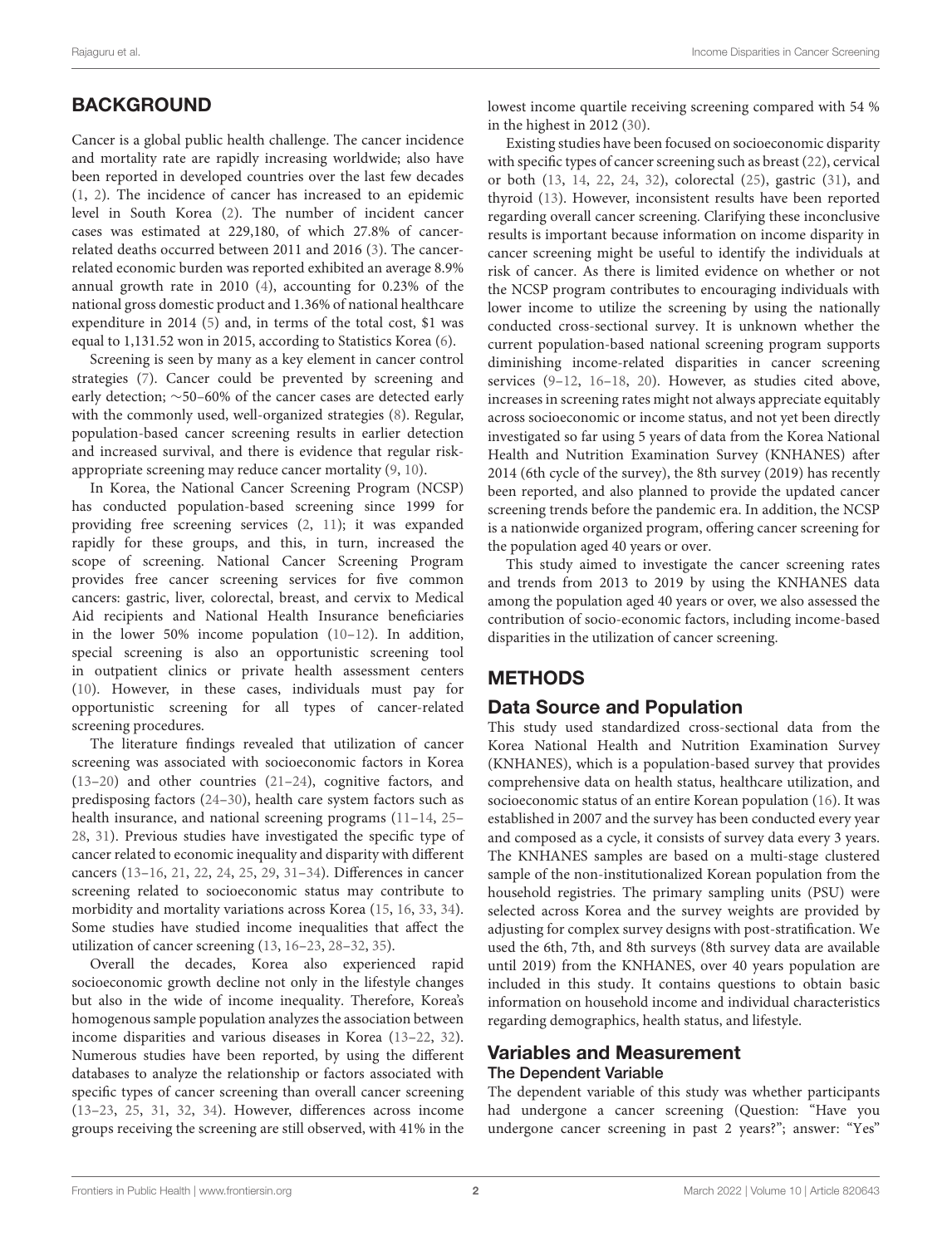or "No"). The type of cancer screening was classified as (1) free of cost, (2) self-payment, or (3) partial payment screening at comprehensive cancer screening in public, private, or general hospitals.

#### Independent Variables

#### **Socioeconomic Characteristics**

The demographic characteristics included age, sex, education status, marital status, job, income, residence (based on the participant's residence), and types of insurance. The age group was divided into four groups (40–49, 50–59, 60–69, and ≥70 years) starting from age 40 years, which is the national cancer screening recommendation standard. Marital status was classified as married, single, and divorced/widowed. The education status had four categories: elementary school, middle school, high school, and university and over. The ccupation was classified as "yes" or "no" according to the participant's answer (all types of work or no work, respectively). Residential areas were divided into urban (city or town) and rural (village) areas. The level of household income was calculated by dividing the household monthly income by the square root of the household size (equalized income), and classified into four categories: lowest, middle, high, and highest in the quartile [\(35\)](#page-10-18). In terms of insurance types, private medical benefit membership was recorded as "yes" or "no" and national health insurance was classified into two groups according to a response of "yes" (employee and family/self-membership) or "no" (no response).

#### **Lifestyle and Health-Status Characteristics**

Lifestyle and health-related variables included participants' perceived health status, stress, smoking, alcohol consumption, physical activity (moderate), cancer, and chronic diseases. Selfreported health status was classified into three categories: fair (very good/good), moderate, and bad (bad/very bad). In selfperceived stress level, "the participants were asked for their perceived stress levels, and four options were given for response: (1) very much, (2) much, (3) a little, and (4) almost none. They were then divided into two categories; the first two responses were considered as the high-level stress (Yes), and the last two were classified as the low-stress (No). Alcohol consumption was categorized into two groups according to the amount and frequency of alcohol consumed monthly included; (1) "Yes" (high-risk drinkers), defined as those who consume more than seven (for men) or five (for women) drinks on a single time at least once per month; and (2) "No" low-risk drinkers, defined as non-drinkers and those who drink less than once per month [\(19\)](#page-10-20). Smoking was divided into current (present smoker/sometimes), former (past smoker), and never (lifetime non-smoker). Physical activity was defined as engaging in  $\geq$ 10 min of physical activity that produces at least slight breathlessness and sweating less than once per week [\(20\)](#page-10-2), and divided in to two categories that: "Yes" or "No" from the following question: "Do you engage in moderately intense sports, exercise or recreational activities that result in an elevated heart rate?" The presence or absence of cancer was recorded as "Yes" or "No" regarding all types considered among 18 diseases (all types of cancer). Chronic diseases were considered based on the International Classification of Diseases (ICD-10) code with recommended diseases: heart disease, stroke, depression, diabetes, arthritis, etc., and the responses were categorized as "1" (any one disease), "2" (any 2 diseases) or "3" (three and more).

"The study was conducted according to the guidelines of the Declaration of Helsinki and approved by the Institutional Review Board of affiliated University (2021-4-0986). In addition, the KNHANES was approved by the KDCA Institutional Review Board (2018-01-03-P-A) in 2018. All participants provided informed consent to participate in the KNHANES and it was ensured that they remained anonymous."

#### Statistical Analysis

Data analysis was performed in three steps. First, chisquare verification was used to calculate the distribution of each covariate. Second, multivariate logistic regression models were used to determine the odds ratio (OR) and 95% confidence interval (CI) to assess the factors associated with cancer screening. Model 1. age, sex, education, marital status, occupation, residence, smoking, alcohol consumption was assigned as an independent variables, and Model 2. household income, chronic diseases, cancer and types of health insurance focused as an independent variables. Third, a subgroup analysis was performed to analyze the factors associated with cancer screening according to household income, with selected covariates. The differences in the influences of income on cancer screening was analyzed with adjusted odd ratio of covariates were examined by using interaction terms in which income quintiles. Statistical significance was defined as  $p < 0.05$  [\(36,](#page-10-21) [37\)](#page-10-22). All analyses were performed using SAS version 9.4 (SAS Institute Inc., Cary, NC, USA) [\(36,](#page-10-21) [37\)](#page-10-22).

# RESULTS

# Study Population and Distribution of Cancer Screening From 2013 to 2019

The total number of households participating in the KNHANES for 2013 through 2019 was 55,327. A total 20,347 male and female participants aged 40 years and older were included in this study (**[Figure 1](#page-3-0)**). The frequency distribution of cancer screening was gradually incresased in 2019 and then and a lower percentage of participants exposed to cancer screening in 2013 (38%). The number of women who underwent cancer screening was higher than men (55.7 vs. 44.3%, respectively) (**[Figure 2](#page-3-1)**).

#### Chi-Sqaurte Test Analysis of Socioeconomic Characteristics of Cancer Screening

The final data consisted of 20,347 participants aged 40 years and over. **[Table 1](#page-4-0)** compares the characteristics of cancer screening. The frequency of cancer screening was 14,741 (72.4%). Regarding socioeconomic characteristics, most participants who underwent cancer screening were women (55.7%) and within the 50–59 years age group (27.8%). Regarding education, most of them had a university or over (33.2%). Regarding marital status, majority of participants were married (96%) and working (91.1%). About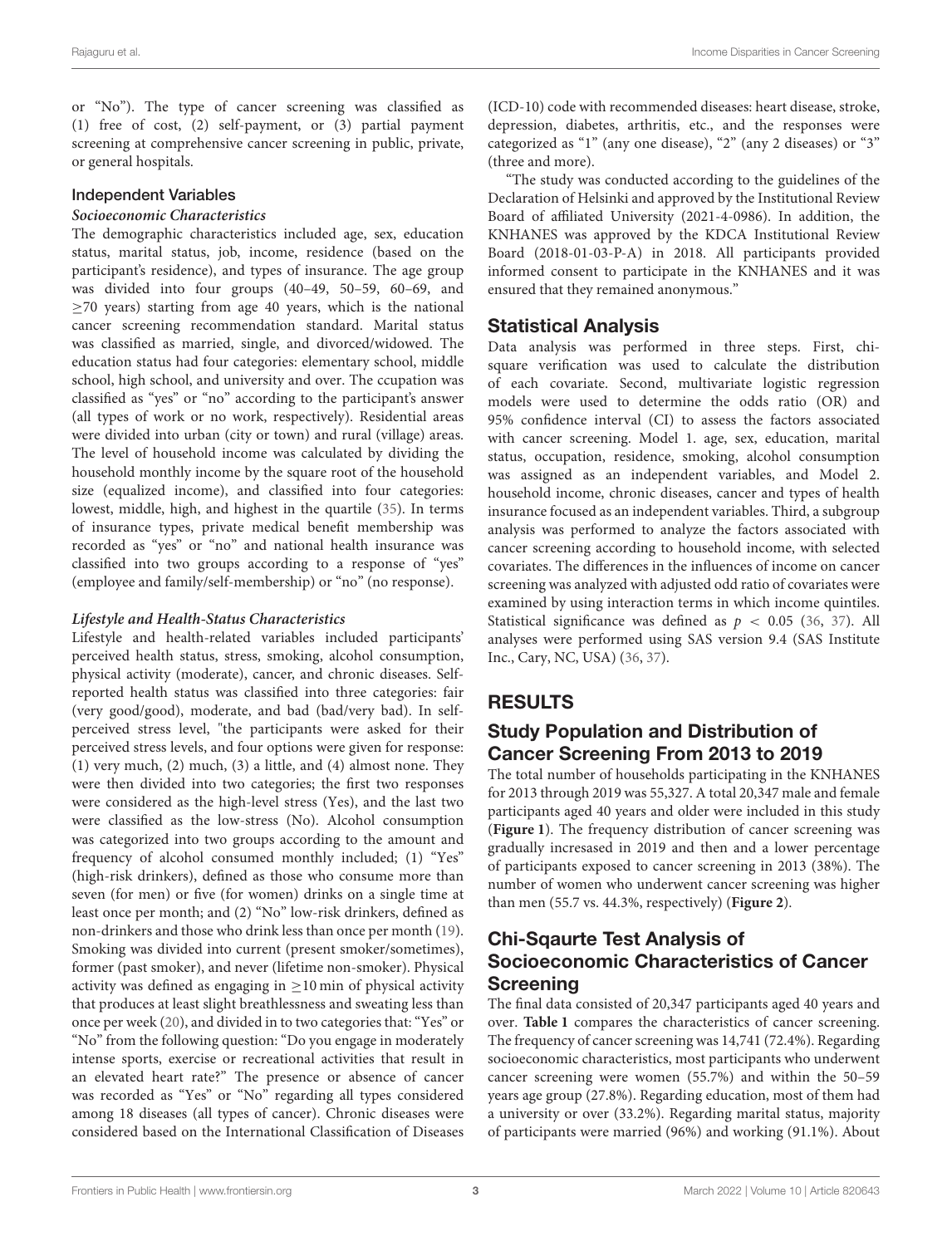2/3 of the participants were residing in urban areas (78.6%) and most participants had household income in the highest quartile (28.8%). The types of insurance reported included national health (94.4%) and private insurance (70.3%).

Most participants self-reported fair health status (65.2%), rarely experienced self-perceived stress (79.9%), were former smokers (75.7%), and had habit of alcohol consumption (68.7%). Those who had regular physical activity (81.4%), and more than two chronic diseases (53%) are underwent cancer screening. Chi-square analysis results of comparison between the



cancer screening and no screening with demographic variables showed statistically significant differences at  $p < 0.001$  level (**[Table 1](#page-4-0)**).

#### Comparison of Types of Cancer Screening Pauyment by Household Income

**[Table 2](#page-5-0)** shows cancer screening according to the type and household income. Payment data were not available in 2017 and 2018. Therefore, a total of 13,069 responses were analyzed to determine cancer screening payment types, and most of the participants responded to more than two types of cancer screening. Overall, the findings showed that the percentage of participants free of payment was higher (56.2%) than the percentage of participants with partial payment (45.1%) and self-payment (15.1%). In the case of selfpayment cancer screening, the 4th quartile was 6.3%, partial payment (13.8%), and free payment was higher in the lowest group (14.7%). The results were statistically significant between the type of cancer screening payment and household income.

### Multivariate Logistic Regression Analysis of Factors Associated With Cancer Screening and Covariates

**[Table 3](#page-6-0)** summarizes the results of the multivariate logistic regression models of factors associated between cancer screening and selected independent variables. In Model 1, differences of cancer screening among male are showed less likelihood of cancer screening compared to women. The age of 50–59 years (OR  $= 1.07, 95\%$  CI, 1.00–1.11) are showed good proportion than other age groups. The odds ratio of having a university or over  $(OR = 1.25, 1.02 - 1.47)$  was significantly associated with cancer screening rather than having an elementary-level education. In terms of occupation was significantly more likely to have

<span id="page-3-1"></span><span id="page-3-0"></span>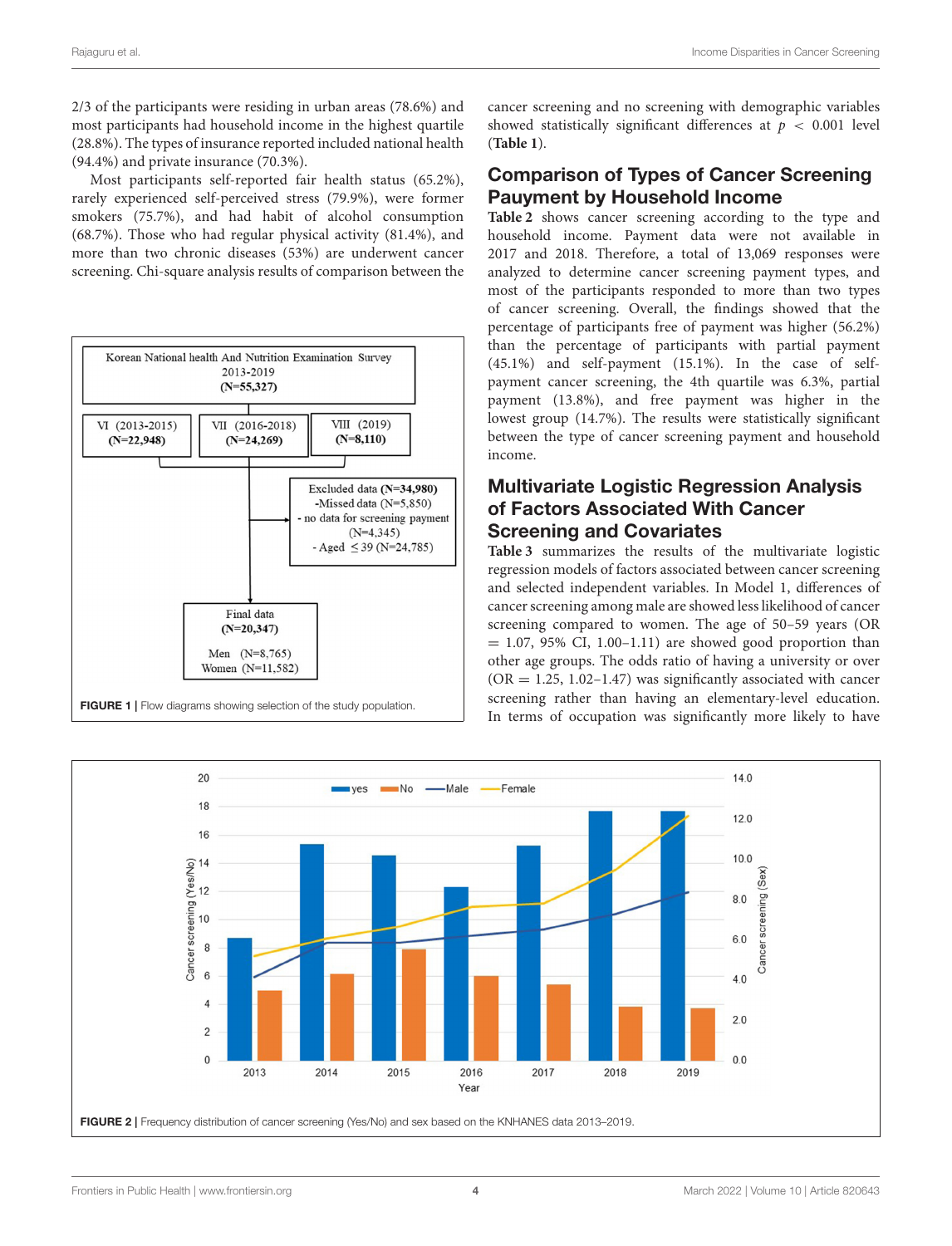<span id="page-4-0"></span>TABLE 1 | Distribution of cancer screening based on general characteristics of participants.

| <b>Variables</b>                 | <b>Cancer screening</b> |             |        |               |       |              |         | р       |
|----------------------------------|-------------------------|-------------|--------|---------------|-------|--------------|---------|---------|
|                                  | <b>Total</b>            |             | Yes    |               | No    |              |         |         |
|                                  | Ν                       | $\%$        | N      | $\frac{0}{0}$ | N     | $\%$         |         |         |
|                                  | 20,347                  | 100         | 14,741 | 72.4          | 5,606 | 27.6         |         |         |
| Sex                              |                         |             |        |               |       |              |         |         |
| Male                             | 8,765                   | 43.1        | 6,526  | 75            | 2,239 | 26           | 31.079  | < 0.001 |
| Female                           | 11,582                  | 56.9        | 8,215  | 71            | 3,367 | 29           |         |         |
| Age                              |                         |             |        |               |       |              |         |         |
| $40 - 49$                        | 4,690                   | 23.1        | 3,040  | 64.8          | 1,650 | 35.2         | 51.854  | < 0.001 |
| $50 - 59$                        | 5,498                   | 27.0        | 3,711  | 67.5          | 1,787 | 32.5         |         |         |
| 60-69                            | 5,944                   | 29.2        | 3,456  | 58.1          | 2,488 | 41.9         |         |         |
| $\geq 70$                        | 4,215                   | 20.7        | 2,563  | 60.8          | 1,652 | 39.2         |         |         |
| Level of education               |                         |             |        |               |       |              |         |         |
| Elementary school                | 4,182                   | 20.6        | 1,795  | 42.9          | 2,387 | 57.1         | 242.231 | < 0.001 |
| Middle school                    | 4,684                   | 23          | 4,013  | 85.7          | 671   | 14.3         |         |         |
| High school                      | 5,509                   | 27.1        | 4,038  | 73.3          | 1,471 | 26.7         |         |         |
| University and over              | 5,872                   | 28.9        | 4,795  | 81.7          | 1,077 | 18.3         |         |         |
| <b>Marital status</b>            |                         |             |        |               |       |              |         |         |
| Married                          | 19,194                  | 94.3        | 14,151 | 73.7          | 5,043 | 26.3         | 7.891   | < 0.001 |
| Single                           |                         |             |        |               |       |              |         |         |
| Divorced/widowed                 | 1,153                   | 5.7         | 590    | 51.2          | 563   | 48.8         |         |         |
| Occupation                       |                         |             |        |               |       |              |         |         |
| Yes                              | 18,736                  | 92.1        | 13,430 | 71.7          | 5,306 | 28.3         | 103.485 | < 0.001 |
| No                               | 1,601                   | 7.9         | 1,301  | 81.3          | 300   | 18.7         |         |         |
| Residence                        |                         |             |        |               |       |              |         |         |
| Urban                            | 15,859                  | 77.9        | 11,582 | 73            | 4,277 | 27           | 12.245  | < 0.001 |
| Rural                            | 4,488                   | 22.1        | 3,159  | 70.4          | 1,329 | 29.6         |         |         |
| <b>Household income</b>          |                         |             |        |               |       |              |         |         |
| Q1 (Lowest)                      | 5,191                   | 25.5        | 3,123  | 60.2          | 2,068 | 39.8         | 366.378 | < 0.001 |
| Q2                               | 4,919                   | 24.2        | 3,399  | 69.1          | 1,520 | 30.9         |         |         |
| Q3                               | 5,108                   | 25.1        | 3,980  | 77.9          | 1,128 | 22.1         |         |         |
| Q4 (Highest)                     | 5,129                   | 25.2        | 4,239  | 82.6          | 890   | 17.4         |         |         |
| <b>National health insurance</b> |                         |             |        |               |       |              |         |         |
| Yes                              | 17,194                  | 84.5        | 14,151 | 82.3          | 3,043 | 17.7         | 220.831 | < 0.001 |
| No                               | 2,153                   | 10.6        | 590    | 27.4          | 1,563 | 72.6         |         |         |
| Private health insurance         |                         |             |        |               |       |              |         |         |
| Yes                              | 13,319                  | 65.5        | 10,367 | 77.8          | 2,952 | 22.2         | 560.841 | < 0.001 |
| No                               | 7,028                   | 34.5        | 4,374  | 62.2          | 2,654 | 37.8         |         |         |
| Self-reported health status      |                         |             |        |               |       |              |         |         |
| Fair                             | 3,525                   | 17.3        | 2,715  | 77            | 810   | 23           | 24.316  | < 0.001 |
| Moderate                         | 13,343                  | 65.6        | 9,607  | 72            | 3,736 | 28           |         |         |
| Bad/poor                         | 3,479                   | 17.1        | 2,419  | 69.5          | 1,060 | 30.5         |         |         |
| <b>Self-perceived stress</b>     |                         |             |        |               |       |              |         |         |
| Often                            | 4,259                   | 20.9        | 2,962  | 69.5          | 1,297 | 30.5         | 25.952  | < 0.001 |
| Rarely                           | 16,088                  | 79.1        | 11,779 | 73.2          | 4,309 | 26.8         |         |         |
| <b>Smoking</b>                   |                         |             |        |               |       |              |         |         |
| Never                            | 1,012                   | $\,$ 5 $\,$ | 661    | 65.3          | 351   |              |         |         |
| Former                           | 14,944                  | 73.4        | 11,162 | 74.7          | 3,782 | 34.7<br>25.3 | 186.746 | < 0.001 |
| Present                          | 4,391                   | 21.6        | 2,918  | 66.5          |       | 33.5         |         |         |
| <b>Alcohol consumption</b>       |                         |             |        |               | 1,473 |              |         |         |
|                                  | 3,471                   | 17.1        | 2,612  | 75.3          | 859   | 24.7         | 16.484  | < 0.001 |
| Yes                              |                         |             |        |               |       |              |         |         |

*(Continued)*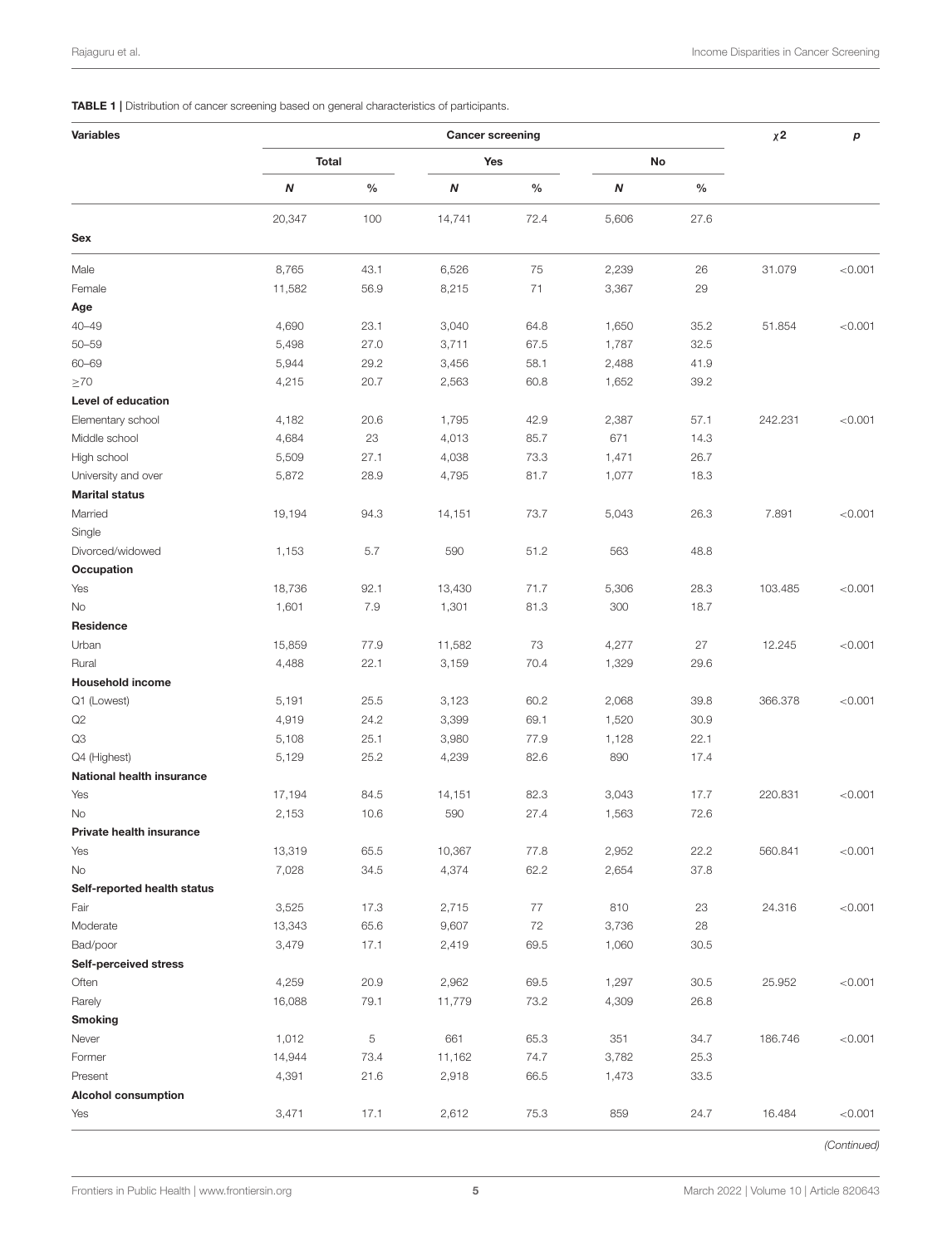#### TABLE 1 | Continued

| <b>Variables</b>         | <b>Cancer screening</b> |               |                  |               |                  |               |        | р       |
|--------------------------|-------------------------|---------------|------------------|---------------|------------------|---------------|--------|---------|
|                          | Total                   |               | Yes              |               | No               |               |        |         |
|                          | $\boldsymbol{N}$        | $\frac{0}{0}$ | $\boldsymbol{N}$ | $\frac{0}{0}$ | $\boldsymbol{N}$ | $\frac{0}{0}$ |        |         |
| <b>No</b>                | 16,876                  | 82.9          | 12,129           | 71.9          | 4,747            | 28.1          |        |         |
| <b>Physical activity</b> |                         |               |                  |               |                  |               |        |         |
| Yes                      | 16,526                  | 81.2          | 11,997           | 72.6          | 4,529            | 27.4          | 4.645  | < 0.001 |
| No                       | 3,821                   | 18.8          | 2,744            | 71.8          | 1,077            | 28.2          |        |         |
| Cancer                   |                         |               |                  |               |                  |               |        |         |
| Yes                      | 20,232                  | 99.4          | 14,741           | 72.9          | 5,491            | 27.1          | 18.834 | < 0.001 |
| <b>No</b>                | 115                     | 0.6           | $\circ$          | 0             | 115              | 100           |        |         |
| Chronic disease status   |                         |               |                  |               |                  |               |        |         |
| 1                        | 10,877                  | 53.5          | 3,063            | 28.2          | 7,814            | 71.8          | 16.702 | < 0.001 |
| $\mathbf{2}$             | 6,884                   | 33.8          | 1,770            | 25.7          | 5,114            | 74.3          |        |         |
| $\geq 3$                 | 2,586                   | 12.7          | 773              | 29.9          | 1,813            | 70.1          |        |         |

*"Others" includes never married, separated, and divorced.*

<span id="page-5-0"></span>TABLE 2 | Frequency distribution of types of cancer screening by household income.

| Cancer screening payment types | <b>Total</b><br>N(% |                  | <b>Household Income</b> |                 |                 |                 |                 |                 |                 |                 |          |
|--------------------------------|---------------------|------------------|-------------------------|-----------------|-----------------|-----------------|-----------------|-----------------|-----------------|-----------------|----------|
|                                | <b>Yes</b>          |                  | Q1 (Lowest)             |                 | Q <sub>2</sub>  |                 | Q3              |                 | Q4 (Highest)    |                 | р        |
|                                |                     | No               | <b>Yes</b>              | No              | Yes             | No              | Yes             | <b>No</b>       | Yes             | No              |          |
| Self-paid                      | ,977<br>(15.1)      | 11.092<br>(84.9) | 240<br>(1.8)            | 2,527<br>(19.3) | 408<br>(3.1)    | 2,833<br>(21.7) | 500<br>(3.8)    | 2.704<br>(20.7) | 829<br>(6.3)    | 3,028<br>(23.2) | < 0.0001 |
| Partially paid                 | 5,891<br>(45.1)     | 7.178<br>(54.9)  | 1,007<br>(7.7)          | 1,760<br>(13.5) | 1,491<br>(11.4) | 1,750<br>(13.4) | 1,584<br>(12.1) | 1,620<br>(12.4) | 1,809<br>(13.8) | 2,048<br>(15.7) | < 0.0001 |
| Free of pay                    | 7.343<br>(56.2)     | 5.726<br>(43.8)  | 1.926<br>(14.7)         | 901<br>(6.9)    | 1.866<br>(14.3) | 1.315<br>(10.1) | 1.766<br>(13.5) | 1.438<br>(11)   | 1.785<br>(13.7) | 2.072<br>(15.9) | < 0.0001 |

cancer screening (OR = 1.41, 95% CI, 1.15-1.73) than the no occupation. Participants residing in urban areas ( $OR = 1.11$ , 95%) CI, 1.02–1.19) and not consuming alcohol (OR = 1.24, 95% CI, 1.16–1.30) were more likely to undergo cancer screening than their counterparts.

After adjusting for age, sex, Age, sex, education, marital status, occupation, residence, smoking, alcohol consumption, chronic diseases, health insurance, and household income in model 2, participants with two (OR = 1.14, 95% CI, 1.02–1.30) and  $\geq$ 3  $(OR = 1.06, 95\% \text{ CI}, 1.03-1.16)$  comorbidity were more likely to undergo cancer screening than individuals with 1 condition. Those who had private health insurance ( $aOR = 2.73$ , 95% CI, 1.50–4.94) were more likely to undergo cancer screening than those with no private health insurance. The participants in Q3  $(OR = 3.86, 95\% \text{ CI}, 1.64-9.09)$  and  $Q4 (OR = 4.07, 95\% \text{ CI},$ 1.63–10.13) were more likely to undergo cancer screening than those in Q1. As a result of the Likelihood ratio test, at least one of the independent variables used in the analysis was significant by rejecting the null hypothesis with  $p < 0.05$  in all models. The p-value of Hosmer and Lemeshow goodness of-fit test logistic regression model showed >0.05, therefore, it can be confirmed that the model was fit to the data well (**[Table 3](#page-6-0)**).

### Subgroup Analysis of Household Income and Selected Covariates

The subgroup analysis of household income is presented in **[Table 4](#page-7-0)**. Overall, we observed income-related disparities in cancer screening, i.e., the highest income quintile underwent more cancer screening than the lowest income quintile. In household income group Q4, women ( $aOR = 1.38$ , 95% CI, 1.24–1.54), individuals aged 40–49 years (aOR = 1.77, 95% CI, 1.08–2.92), and individuals with private insurance ( $aOR = 3.06$ , 95% CI, 1.60–5.13) were more likely to undergo cancer screening  $(p < 0.001)$  than those of the Q1 household income group. The highest income group of Q4 comprising participants with university and higher education and chronic diseases showed a higher aOR for undergoing cancer screening than those who had low household income, elementary-level education, and one chronic disease (**[Table 4](#page-7-0)**).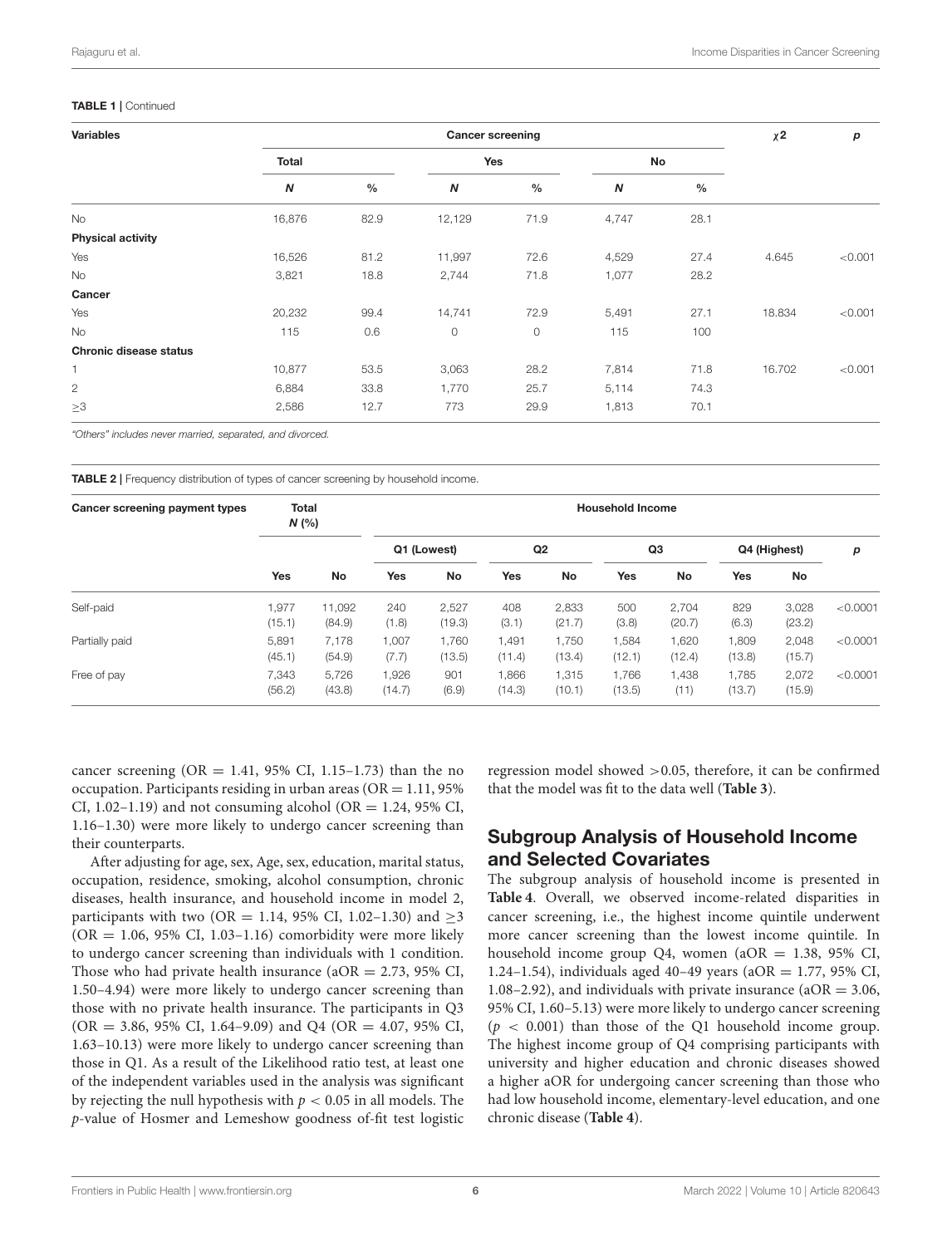<span id="page-6-0"></span>TABLE 3 | Multivariate logistic regression of factors associated with cancer screening.

| <b>Variables</b>                                                        |                     |                                                                              | <b>Cancer screening (Yes)</b> |         |  |
|-------------------------------------------------------------------------|---------------------|------------------------------------------------------------------------------|-------------------------------|---------|--|
|                                                                         | Model I*            | P                                                                            | Mode II*                      | р       |  |
|                                                                         | OR (95% CI)         |                                                                              | OR (95% CI)                   |         |  |
| Sex                                                                     |                     |                                                                              |                               |         |  |
| Male                                                                    | $0.76(0.66 - 0.86)$ | 0.442                                                                        | $0.81(0.55 - 1.35)$           | 0.501   |  |
| Female                                                                  | 1.00                |                                                                              | 1.00                          |         |  |
| Age                                                                     |                     |                                                                              |                               |         |  |
| $40 - 49$                                                               | 1.00                |                                                                              | 1.00                          |         |  |
| $50 - 59$                                                               | $0.76(0.74 - 0.80)$ | 0.251                                                                        | $0.84(0.80 - 0.90)$           | < 0.001 |  |
| 60-69                                                                   | $0.90(0.47 - 1.74)$ | 0.032                                                                        | $0.96(0.75 - 1.11)$           | 0.402   |  |
| $\geq 70$                                                               | $0.91(0.86 - 0.97)$ | < 0.001                                                                      | $0.99(0.89 - 1.11)$           | 0.451   |  |
| <b>Education</b>                                                        |                     |                                                                              |                               |         |  |
| Elementary school                                                       | 1.00                |                                                                              | 1.00                          |         |  |
| Middle school                                                           | $0.78(0.74 - 0.82)$ | < 0.001                                                                      | $0.86(0.82 - 0.91)$           | < 0.001 |  |
| High school                                                             | $0.88(0.84 - 0.93)$ | < 0.001                                                                      | $0.89(0.86 - 0.93)$           | < 0.001 |  |
| University or higher                                                    | $1.25(1.02 - 1.47)$ | 0.004                                                                        | 1.11 (0.99-1.24)              | < 0.001 |  |
| <b>Marital status</b>                                                   |                     |                                                                              |                               |         |  |
| Married                                                                 | 1.00                |                                                                              | 1.00                          |         |  |
| Others                                                                  | $0.92(0.87 - 0.97)$ | < 0.001                                                                      | 1.08 (0.94-1.25)              | 0.045   |  |
| Occupation                                                              |                     |                                                                              |                               |         |  |
| Yes                                                                     | 1.41 (1.15-1.73)    | < 0.001                                                                      | $1.27(0.57 - 2.84)$           | 0.055   |  |
| <b>No</b>                                                               | 1.00                |                                                                              | 1.00                          |         |  |
| Residence                                                               |                     |                                                                              |                               |         |  |
| Urban                                                                   | $1.11(1.02 - 1.19)$ | < 0.001                                                                      | $1.12(1.01 - 1.18)$           | 0.431   |  |
| Rural                                                                   | 1.00                |                                                                              | 1.00                          |         |  |
| <b>Smoking</b>                                                          |                     |                                                                              |                               |         |  |
| Never                                                                   | 1.00                |                                                                              | 1.00                          |         |  |
| Former                                                                  | $0.86(0.68 - 1.07)$ | 0.612                                                                        | $0.78(0.49 - 1.28)$           | 0.324   |  |
| Present                                                                 | $0.80(0.71 - 0.93)$ | 0.004                                                                        | $0.89(0.78 - 1.07)$           | 0.582   |  |
| <b>Alcohol drinking</b>                                                 |                     |                                                                              |                               |         |  |
| No                                                                      | $1.24(1.16 - 1.30)$ | < 0.001                                                                      | $1.55(1.42 - 1.71)$           | < 0.001 |  |
| Yes                                                                     | 1.00                |                                                                              | 1.00                          |         |  |
| <b>Chronic disease status</b>                                           |                     |                                                                              |                               |         |  |
| 1                                                                       |                     |                                                                              | 1.00                          |         |  |
| $\mathbf{2}$                                                            |                     |                                                                              | $1.14(1.02 - 1.30)$           | 0.003   |  |
| $\geq 3$                                                                |                     |                                                                              | $1.09(1.02 - 1.16)$           | < 0.001 |  |
| National health insurance                                               |                     |                                                                              |                               |         |  |
| No                                                                      |                     |                                                                              | 1.00                          |         |  |
| Yes                                                                     |                     |                                                                              | 1.45 (0.89-2.22)              | 0.051   |  |
| Private health insurance                                                |                     |                                                                              |                               |         |  |
| No                                                                      |                     |                                                                              | 1.00                          | < 0.001 |  |
| Yes                                                                     |                     |                                                                              | 2.73 (1.50-4.94)              |         |  |
| <b>Household income</b>                                                 |                     |                                                                              |                               |         |  |
| Q1 (Lowest)                                                             |                     |                                                                              | 1.00                          |         |  |
| Q2                                                                      |                     |                                                                              | 1.01 (0.69-1.48)              | 0.023   |  |
| Q3                                                                      |                     |                                                                              | 3.86 (1.64-9.09)              | < 0.001 |  |
| Q4 (Highest)                                                            |                     |                                                                              | 4.07 (1.63-10.13)             | < 0.001 |  |
| Likelihood ratio test: $p < 0.05$<br>Hosmer Lemeshow $p = 0.381 > 0.05$ |                     | Likelihood ratio test test: $p < 0.05$<br>Hosmer Lemeshow $p = 0.293 > 0.05$ |                               |         |  |

\**Hosmer-Lemeshow or likelihood ratio test; OR, odds ratio; CI, confidence interval.*

*Model 1: Age, sex, education, marital status, occupation, residence, smoking, alcohol consumption with cancer screening "Yes".*

*Model 2: Age, sex, education, marital status, occupation, residence, smoking, alcohol consumption, chronic diseases, health insurance, and household income with cancer screening "Yes".*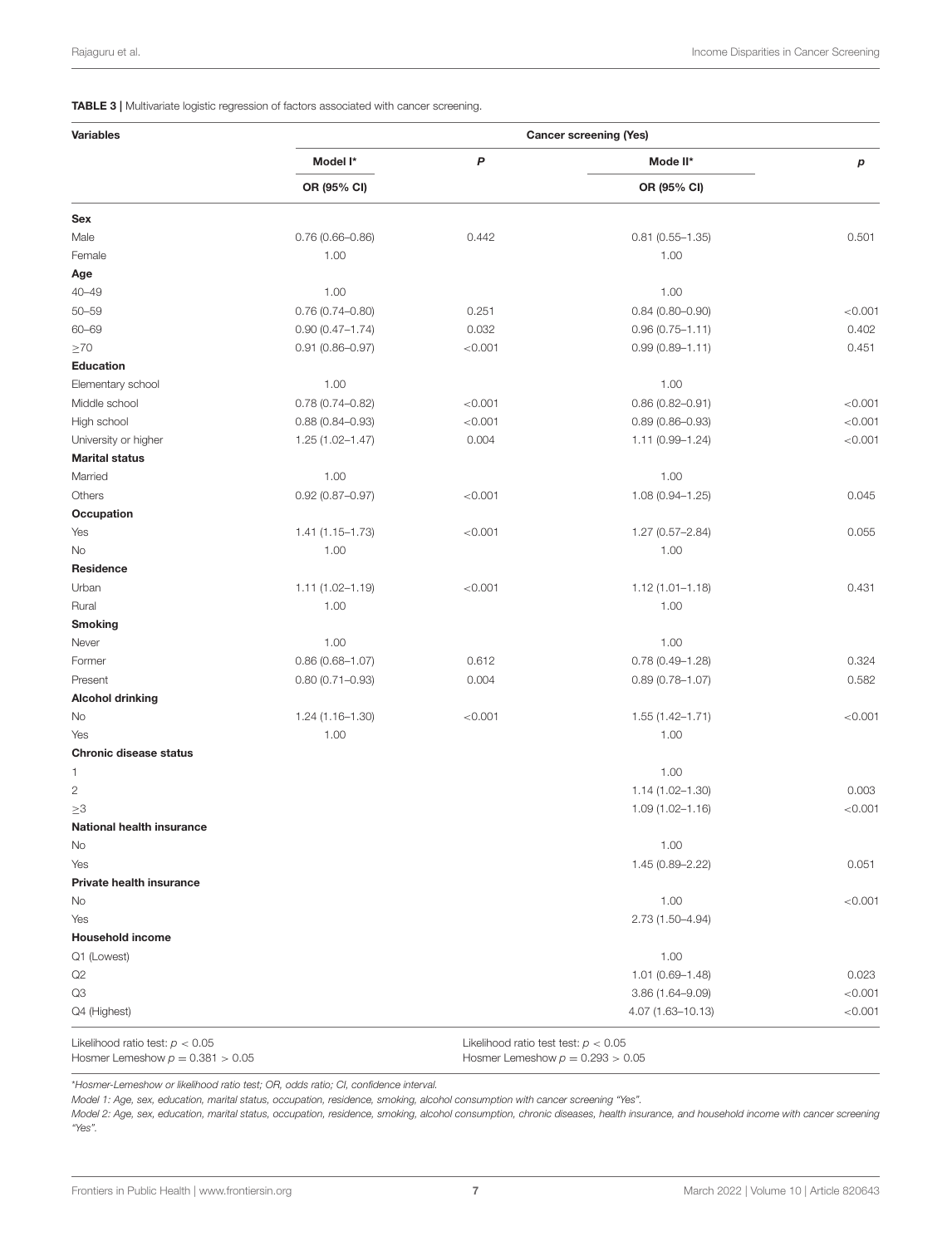<span id="page-7-0"></span>TABLE 4 | Subgroup analysis of associations between cancer screening and household income.

| <b>Variables</b>              | <b>Cancer screening</b> |                     |                     |                     |  |  |  |
|-------------------------------|-------------------------|---------------------|---------------------|---------------------|--|--|--|
|                               | Q1 (Lowest)             | Q2                  | Q <sub>3</sub>      | Q4 (Highest)        |  |  |  |
|                               |                         | aOR (95% CI)        | aOR (95% CI)        | aOR (95% CI)        |  |  |  |
| Sex                           |                         |                     |                     |                     |  |  |  |
| Male                          | 1.00                    | $0.56(0.45 - 0.7)$  | $0.99(0.94 - 1.22)$ | 1.05 (1.03-1.08)    |  |  |  |
| Female                        | 1.00                    | $0.96(0.92 - 1.01)$ | $1.31(1.21 - 1.38)$ | $1.38(1.24 - 1.54)$ |  |  |  |
| Age (Years)                   |                         |                     |                     |                     |  |  |  |
| $40 - 49$                     | 1.00                    | $0.55(0.32 - 0.98)$ | $0.64(0.10 - 3.96)$ | 1.77 (1.08-2.92)    |  |  |  |
| $50 - 59$                     | 1.00                    | $0.43(0.35 - 0.53)$ | $0.92(0.88 - 1.01)$ | $1.29(1.21 - 1.37)$ |  |  |  |
| 60-69                         | 1.00                    | $0.87(0.64 - 1.20)$ | $0.89(0.45 - 1.71)$ | $0.90(0.71 - 1.11)$ |  |  |  |
| $\geq 70$                     | 1.00                    | $0.83(0.70 - 4.81)$ | $0.98(0.95 - 1.02)$ | $1.05(1.00 - 1.10)$ |  |  |  |
| <b>Education</b>              |                         |                     |                     |                     |  |  |  |
| Elementary school             | 1.00                    | $1.04(1.00 - 1.09)$ | $1.24(1.20 - 1.30)$ | $1.32(1.15 - 1.53)$ |  |  |  |
| Middle school                 | 1.00                    | $1.25(1.11 - 1.41)$ | $1.40(1.21 - 1.60)$ | $1.41(1.32 - 1.54)$ |  |  |  |
| High school                   | 1.00                    | $1.28(1.14 - 1.43)$ | $1.58(1.41 - 1.76)$ | $1.66(1.44 - 1.91)$ |  |  |  |
| university or over            | 1.00                    | $1.66(1.48 - 1.86)$ | $1.85(1.71 - 3.82)$ | 1.91 (1.66-2.20)    |  |  |  |
| Cancer                        |                         |                     |                     |                     |  |  |  |
| No                            | 1.00                    | $0.74(0.41 - 1.33)$ | $0.65(0.38 - 1.12)$ | $0.98(0.81 - 1.7)$  |  |  |  |
| Yes                           | 1.00                    | $0.88(0.84 - 0.93)$ | $1.37(0.58 - 3.23)$ | 2.32 (1.07-5.02)    |  |  |  |
| <b>Chronic disease status</b> |                         |                     |                     |                     |  |  |  |
| 1                             | 1.00                    | $1.06(1.00 - 1.13)$ | $1.20(1.04 - 1.38)$ | $1.11(1.01 - 1.13)$ |  |  |  |
| 2                             | 1.00                    | $1.04(1.03 - 1.06)$ | $1.29(1.14 - 1.46)$ | 1.75 (1.55-1.98)    |  |  |  |
| $\geq 3$                      | 1.00                    | $1.36(1.08 - 1.71)$ | $1.47(1.33 - 1.61)$ | 1.90 (1.85-1.96)    |  |  |  |
| <b>Health Insurance</b>       |                         |                     |                     |                     |  |  |  |
| National                      | 1.00                    | $1.12(0.95 - 1.32)$ | $1.50(1.33 - 1.69)$ | 1.76 (1.05-2.96)    |  |  |  |
| Private                       | 1.00                    | $1.20(1.04 - 1.38)$ | $2.75(2.52 - 3.01)$ | $3.06(1.60 - 5.13)$ |  |  |  |

*aOR, Adjusted odds ratio; CI, confidence interval.*

*All variables are adjusted for age, sex, education, marital status, residence, job, smoking, perceived health status, stress level, alcohol consumption, physical activity, no chronic diseases, and type of health insurance.*

# **DISCUSSION**

This study aimed to analyze income disparities in the utilization of cancer screening services by using data from the KHNANES from to 2013–2019 and identified associations of various sociodemographic and health status characteristics. The study findings suggest that income disparities in cancer screening are strongly associated with education, the number of chronic diseases, and private health insurance membership.

Using a large sample of nationwide data, this study found that socioeconomic status and lifestyle characteristics were associated with cancer screening utilization. Our findings revealed that, women have higher screening rates than men. This result emphasizes the need to generate more awareness about cancer screening among male participants. This may be explained by the fact that women have more routine health visits such gynecological visits then men. The age group of 50–59 years, highest education status, non-alcohol users, and urban residence were significantly associated with cancer screening participation.

Cancer screening showed an increasing trend among the age group of 50–59 years; it is widely accepted that middle aged individuals may be more health conscious than older individuals [\(14,](#page-10-6) [22,](#page-10-11) [25–](#page-10-7)[27,](#page-10-23) [31\)](#page-10-9). However, household work, working pressure, and time affect the other age groups' access to health service even though the services are free, making the population more vulnerable to preventable diseases [\(12,](#page-10-0) [13,](#page-10-1) [23,](#page-10-16) [26](#page-10-24)[–28\)](#page-10-8). Awareness about cancer screening services might change the attitude of older adults to utilize the service.

Regarding lifestyle, those who had university and higher education status, resided in an urban area, did not consume alcohol, never smoked, and exercised regularly had higher cancer screening utilization. According to the review of previous studies on factors related to cancer screening, most studies reported that drinking, exercise, and smoking did not have a significant correlation with cancer screening [\(14,](#page-10-6) [21,](#page-10-3) [22,](#page-10-11) [25,](#page-10-7) [31,](#page-10-9) [32\)](#page-10-17). However, in some studies, alcohol, smoking, and exercise habits affected early cancer screening. It has been suggested that there is a significant relationship among these factors toward utilization of cancer screening [\(14,](#page-10-6) [25](#page-10-7)[–28,](#page-10-8) [31,](#page-10-9) [32\)](#page-10-17). Therefore, necessary action should be taken regarding health awareness and follow-up behaviors toward primary prevention with health care access and screening participation.

When an individual had to bear the complete expense to undergo cancer screening, it was found that Q4 had higher screening participation than Q1, evidently because those with lower incomes could not afford cancer screening. Therefore,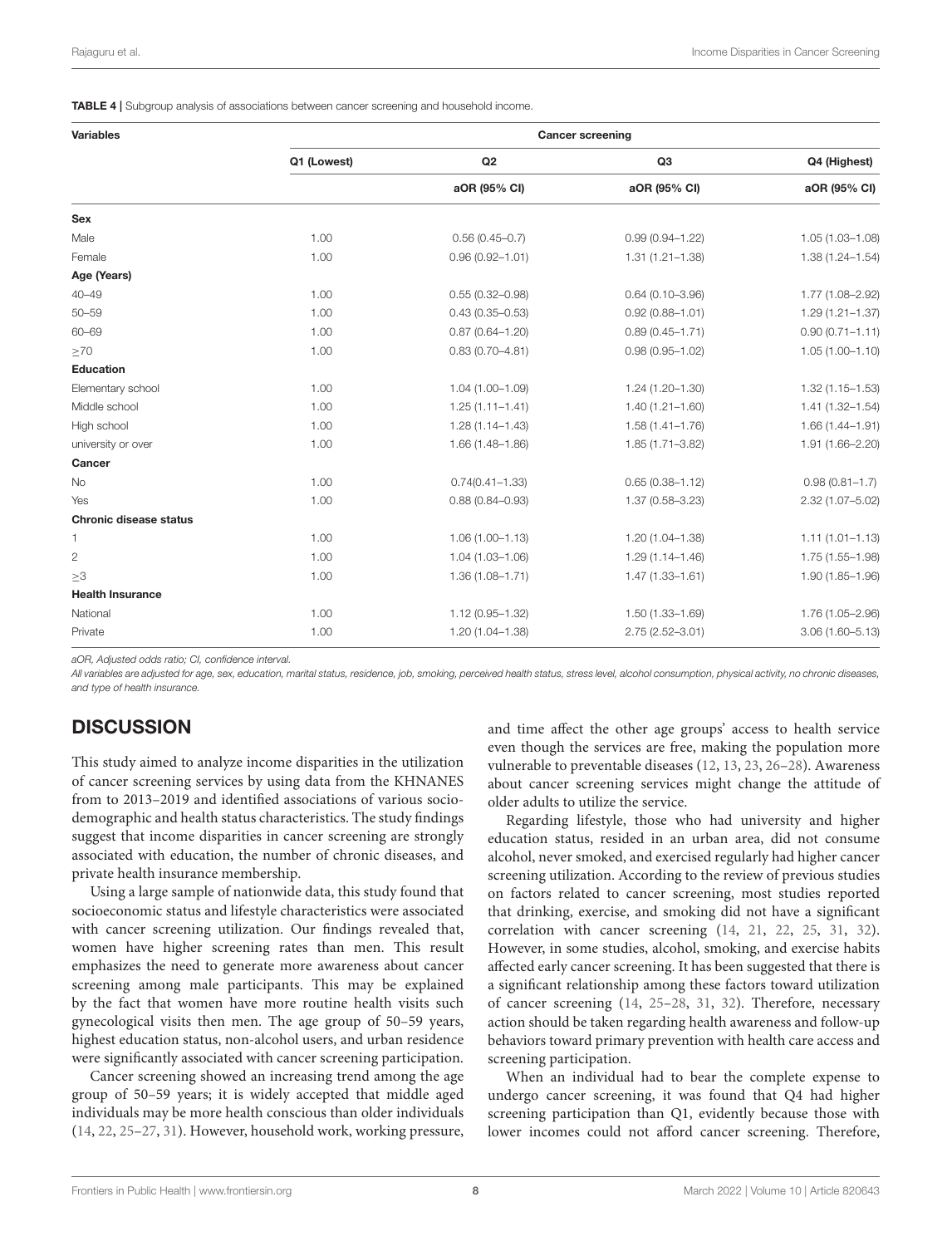individuals' socioeconomic condition, which determines their ability to pay for such care services, was considered a specific cause of poor cancer screening participation.

Regarding income, Q1 (lowest) was negatively associated with selected variables. According to the literature, there was no significant association between utilization of cancer screening and age, private insurance, smoking, moderate-intensity physical activity, and the presence or absence of cancer [\(13,](#page-10-1) [21,](#page-10-3) [27,](#page-10-23) [32\)](#page-10-17). Sex, private insurance, and number of chronic diseases had a significant effect on the use of cancer screening in the highest income group. Overall, it was found that there are many significant variables affecting the use of cancer screening in the low-income group. These results are supported by findings in the literature, especially that participants in the lowest income group are less likely to utilize cancer screening services [\(12,](#page-10-0) [15,](#page-10-14) [16,](#page-10-10) [28,](#page-10-8) [29,](#page-10-12) [32,](#page-10-17) [34\)](#page-10-13). It is necessary to raise awareness, develop education-related health behavior, and strengthen screening program recommended to motivate cancer screening in the lowincome group.

Previous studies notified that barriers hindering participation in NCSP include less trust in these programs and a lack of awareness of the existence and importance of it [\(15,](#page-10-14) [17,](#page-10-25) [30,](#page-10-5) [35\)](#page-10-18), since participants believed that the free screening services were of low quality [\(19,](#page-10-20) [20,](#page-10-2) [23,](#page-10-16) [29,](#page-10-12) [35\)](#page-10-18). In addition, regarding utilization of cancer screening, there was a lower association among participants who did not have private insurance. In Korea, private insurance is not mandatory for all, and individuals can voluntarily enroll in private insurance in addition to the national health insurance [\(3,](#page-9-2) [7–](#page-9-6)[9,](#page-9-8) [30\)](#page-10-5). However, private insurance covers additional payment, which is not paid by the National Health Insurance. People with high health consciousness or with a high number of chronic conditions may be more likely to have private insurance such as covering cancer screening.

In Korea, NHI enrollment is compulsory for public officials and private school faculty members. An estimated 3–5% of people below the poverty line who cannot afford health insurance premiums are covered by Medicaid (Private insurance) [\(10,](#page-9-9) [33,](#page-10-15) [34\)](#page-10-13). Although the NHI and Medicaid virtually made a guarantee to access universal health insurance coverage, low benefit levels and high out-of-pocket costs-imposed limits on the health services received by some beneficiaries, notably those in lower income brackets [\(13,](#page-10-1) [16,](#page-10-10) [19,](#page-10-20) [29\)](#page-10-12). In our study, low-income participants had lower prevalence of cancer screening, similar to previous studies [\(13,](#page-10-1) [15,](#page-10-14) [16,](#page-10-10) [29,](#page-10-12) [33,](#page-10-15) [34\)](#page-10-13). This might be due to increased concerns about health expenditure by low-income groups, which might affect utilization of health services such as cancer screening.

Furthermore, our findings suggest that socioeconomic status is a very important factor for providing equal access to prevention-oriented primary care. It is necessary to develop awareness-related interventions at the national and regional levels to reduce income disparities in cancer screening utilization. Our findings are similar to previous studies suggesting that income disparity impacts cancer screening positively [\(13,](#page-10-1) [14,](#page-10-6) [16,](#page-10-10) [17,](#page-10-25) [20](#page-10-2)[–23,](#page-10-16) [29,](#page-10-12) [32\)](#page-10-17). In addition, cancer screening was highly associated with education level, number of chronic diseases, and private insurance coverage [\(17,](#page-10-25) [24,](#page-10-4) [30,](#page-10-5) [33,](#page-10-15) [35\)](#page-10-18). The findings revealed that, the causes of less cancer screening utilization is as an important public health challenge. To increase the proportion of older adults that implement regular preventive measures, it could be useful to improve population-based screening services.

The strength of our study lies on the large sample size and the population based self-reported survey data, and this study focused on income disparities with recently available secondary data. There are some policy implications based on the study findings are as follows: the intension of the cancer screening participation to be increased from the middle-aged adults, it could be viewed as a good impact factor of routine screening behavior. The healthcare professionals or policy administrators need to identify and providing the counseling about screening and early detection of cancer according to socio-economic status also important to reduce the income-based disparities in cancer screening. Cancer screening showed differences based on demographic characteristics such as education level, household income, occupation, and perceived health status, it is recommended to expand the scope of free screening for most common cancers and create an environment and individual general characteristics that would make it easier on participation of the people in cancer screening, such as providing paid vacation time, to resolve this income-based disparities. This study recommended to revise the cancer screening duration from "two years to one year" as a benchmark to determine whether the respondents undergone cancer screening.

Our results should be interpreted with reasonable limitations. First, cancer screening responses were self-reported and may not be accurate in determining type of cancer screening based on self, partial, and free payment. Therefore, we did not perform logistic regression analysis based on the type of cancer screening. However, literature reporting the association between cancer screening and household income is most likely based on the self-reported responses, which may have influenced the results. Second, Our study included chronic conditions but did not draw conclusions on the severity of the disease or types of cancer. Therefore, it is considered that vulnerabilities in utilizing cancer screening arise as a result of income disparity. Third, this study considered self-perceived stress level by two categories, and it was assessed by the question addressed in KNHANES data. Since the responses are based on respondent's self-report, this may have been affected the recall bias. Therefore, future studies could focus on standardized stress assessment tool such as DAAS-21, which is a set of three scales and more useful to consider even small changes in symptoms, rather than focusing on categorical differences.

# **CONCLUSIONS**

In the present study, we found an association between the utilization of cancer screening and the household income group. There is a need to develop specific policies for the expansion of public screening programs for the low-income class, to provide more efficient early cancer screening. It was reported that there were also differences in factors associated with the use of cancer screening according to different categorical levels.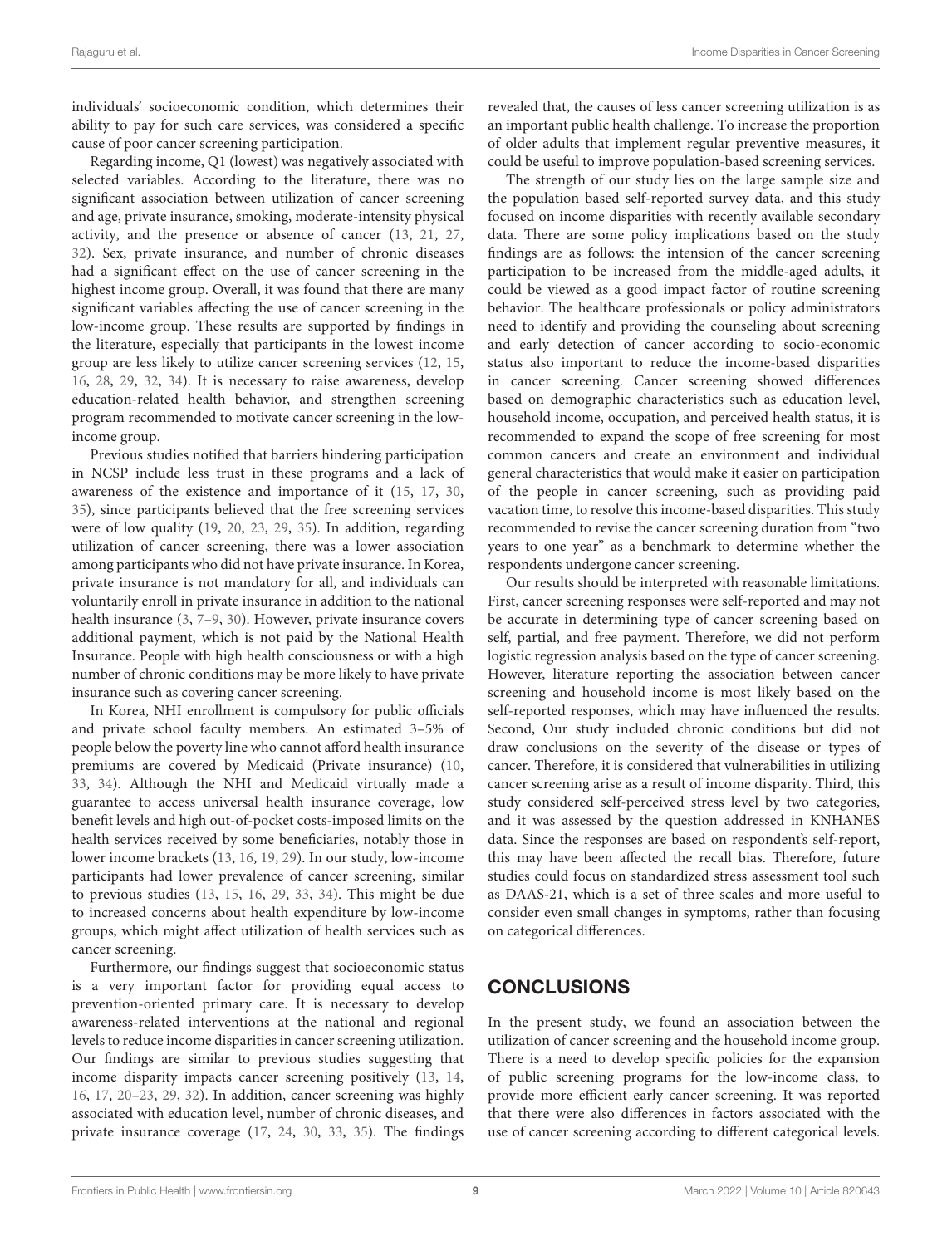We also found that the middle-aged group was a vulnerable group that was more likely to not utilize cancer screening than the older adult group. Cancer is widespread among middleaged individuals  $>45$  years, and it is a serious public health issue. Therefore, it is necessary to make more intention among middle-aged adults to participate in the cancer screening than older adults. Furthermore, attention and effective collaborative efforts by policymakers, health plan administrators, third-party payers, and healthcare providers are needed. In addition, there is a need to develop specific policies for the expansion of public screening programmes for the low-income class to provide more efficiency to encourage regular early cancer screening, especially in the middle-aged group. In the future, research on related factors will be necessary through analysis of the current use of cancer screening programs according to household income level by specific cancer type among middle-aged adults by using the National Health Insurance Service data.

To mitigate potential policy implications, we have developed the population-based cancer indicators and monitoring [\(38\)](#page-10-26), under the National Cancer Center collboration project, Korea, which included cancer screening and early detection in order to find the community-based (socioeconomic status) vulnerable risk population. In addition, the planned methods (e.g., searching references lists, panel discussion, model development, independent data extraction or quality checks) are consistent with the highest standards for evidence synthesis. This study believed that the planned methods will identify and provide a rigorous evaluation of the cancer screening-related indicators and policy guidelines.

The recommended policy implications have been divided into population-based screening [\(38\)](#page-10-26) and opportunistic screening [\(39\)](#page-10-27) based on evidence of existing research. Opportunistic cancer screening programs differ in terms of the cancers screened, the duration between screenings, and the specific cancer type, based on individual decisions or recommended by the health care providers. The national policymakers continue to refine the research with an eye toward improving policies and appraise the

#### **REFERENCES**

- <span id="page-9-0"></span>1. World Health Organization (WHO). Global Health Estimates 2020: Deaths by Cause, Age, Sex, by Country and by region, 2000-2019. WHO (2020). Available online at:<https://www.who.int/data/global-health-estimates> (accessed: December 11, 2020).
- <span id="page-9-1"></span>2. Korea Central Cancer Registry. Annual Report of Cancer Statistics in Korea in 2012. (2014). Available online at: [http://ghdx.healthdata.org/record/south](http://ghdx.healthdata.org/record/south-korea-annual-report-cancer-statistics-korea-2012)[korea-annual-report-cancer-statistics-korea-2012](http://ghdx.healthdata.org/record/south-korea-annual-report-cancer-statistics-korea-2012)
- <span id="page-9-2"></span>3. Jung KW, Won YJ, Kong HJ, Lee ES. Cancer statistics in Korea: incidence, mortality, survival, and prevalence in 2016. Cancer Res Treat. (2019) 51:417– 30. doi: [10.4143/crt.2019.138](https://doi.org/10.4143/crt.2019.138)
- <span id="page-9-3"></span>4. Lee KS, Chang HS, Lee SM, Park EC. Economic burden of cancer in Korea during 2000–2010. Cancer Res Treat. (2015) 47:387–98. doi: [10.4143/crt.2014.001](https://doi.org/10.4143/crt.2014.001)
- <span id="page-9-4"></span>5. Nguyen TXT, Han M, Ki M, Kim YA, Oh JK. The economic burden of cancers attributable to infection in the republic of Korea: a prevalence-based study. Int J Environ Res Public Health. (2020) 17:7592. doi: [10.3390/ijerph17207592](https://doi.org/10.3390/ijerph17207592)

evidence for cancer screening based on developed guidelines. We hope that our population-based cancer screening guidelines and opportunistic cancer screening will be used directly or indirectly to other countries or regions interested according to their organizational and healthcare pattern to improve the cancer screening trends among the entire population.

# DATA AVAILABILITY STATEMENT

The datasets presented in this study can be found in online repositories. The names of the repository/repositories and accession number(s) can be found below: [https://knhanes.kdca.](https://knhanes.kdca.go.kr/knhanes/sub03/sub03_01.do) [go.kr/knhanes/sub03/sub03\\_01.do.](https://knhanes.kdca.go.kr/knhanes/sub03/sub03_01.do)

#### ETHICS STATEMENT

The studies involving human participants were reviewed and approved by KNHANES was approved by the KDCA Institutional Review Board (2018-01-03-P-A) in 2018. Written informed consent for participation was not required for this study in accordance with the national legislation and the institutional requirements.

#### AUTHOR CONTRIBUTIONS

VR, JS, SL, and THK: conceptualization. SL and JS: methodology. VR: data collection and investigation. VR and JS: writing original draft preparation. SL and THK: writing. All authors read and approved the final manuscript.

#### ACKNOWLEDGMENTS

This study used data from the Korea National Health and Nutrition Examination Survey (KNHANES) database. The authors would like to thank the Korea Centers for Disease Control and Prevention (KCDC) for microdata that are publicly available through the KNHANES website [\(http://knhanes.cdc.go.kr\)](http://knhanes.cdc.go.kr).

- <span id="page-9-5"></span>6. Kim YA, Lee YR, Park J, Oh IH, Kim H, Yoon SJ, et al. Socioeconomic burden of cancer in Korea from 2011 to 2015. Cancer Res Treat[. \(2020\) 52:896–906. doi: 10.4143/crt.20](https://doi.org/10.4143/crt.2019.398) 19.398
- <span id="page-9-6"></span>7. Paci E, Broeders M, Hofvind S, Puliti D, Duffy SW; EUROSCREEN Working Group. European breast cancer service screening outcomes: a first balance sheet of the benefits and harms. Cancer Epidemiol Biomarkers Prev. (2014) 23:1159–63. doi: [10.1158/1055-9965.EPI-13-0320](https://doi.org/10.1158/1055-9965.EPI-13-0320)
- <span id="page-9-7"></span>8. Rebbeck TR, Burns-White K, Chan AT, Emmons K, Freedman M, Hunter DJ, et al. Precision prevention and early detection of cancer: fundamental principles. Cancer Discov. (2018) 8:803– 811. doi: [10.1158/2159-8290.CD-17-1415](https://doi.org/10.1158/2159-8290.CD-17-1415)
- <span id="page-9-8"></span>9. National Cancer Center. Cancer Facts and Figures 2014 (2014).
- <span id="page-9-9"></span>10. National Health Insurance Corporation. 2014 National Health Screening Statistical Yearbook. (2015). p. 12.
- <span id="page-9-10"></span>11. Ministry of Health Welfare and Family Affairs. The 2009 national cancer screening program information;2009. Available online at: [http://www.mw.go.](http://www.mw.go.kr) [kr](http://www.mw.go.kr) (accessed: October 10, 2010).